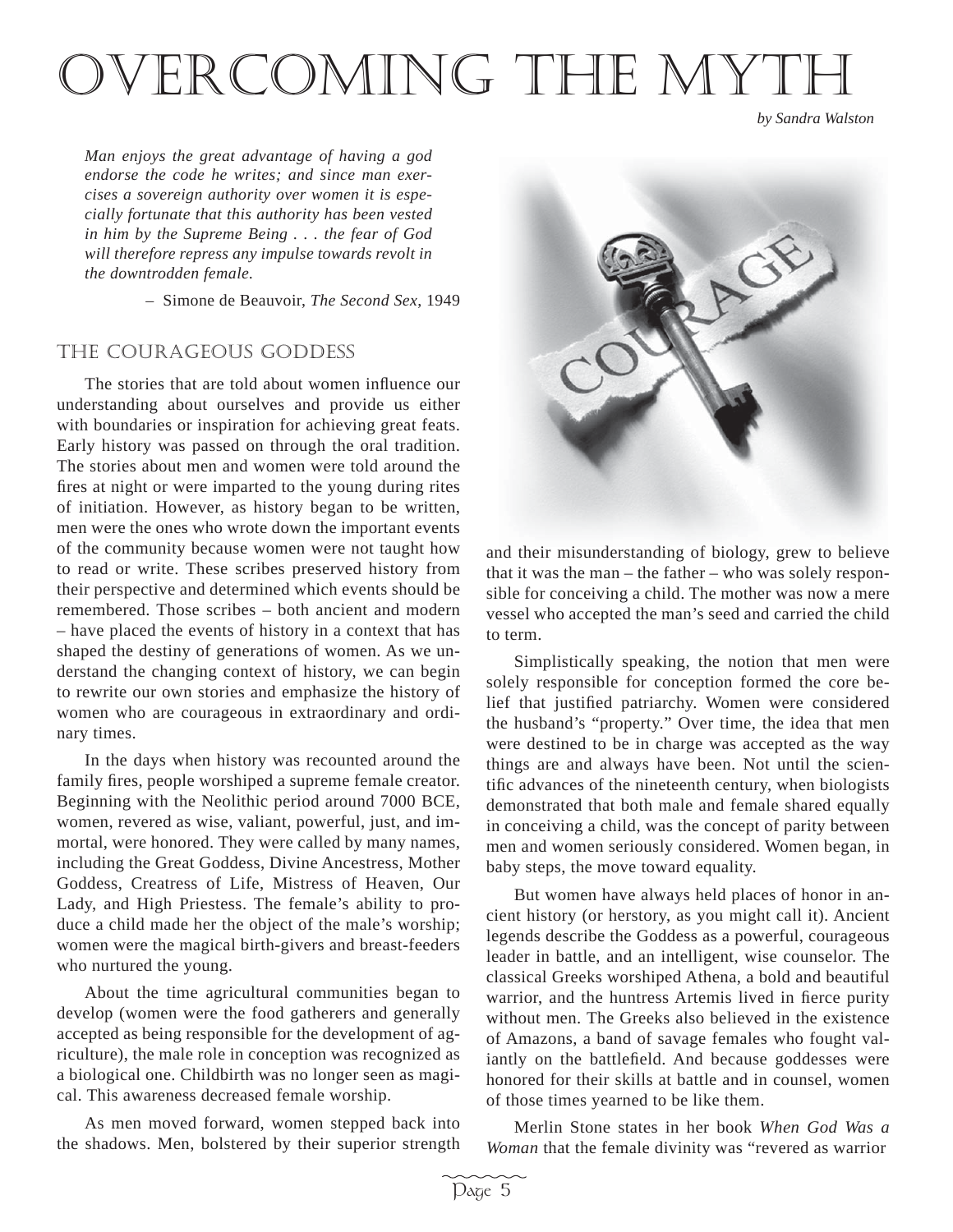or hunter, courageous soldier, or agile markswoman who was sometimes described as possessing the most 'curiously masculine' attributes, the implication being that her strength and valor made her something of a freak or physiological abnormality" as compared to male warriors. Some myths state that the Amazons had a physiological abnormality – they cut off one breast to be better archers.

## the revered woman

What was life like for women in a society that worshiped a brave and wise female deity? They emulated her. Women held positions of respect and status. Intuitive and in touch with both their intellect and their emotions, they counseled others at shrines. Women owned businesses. Laws allowed possessions and real estate to be passed to daughters. Some laws allowed women to have two husbands and other laws permitted a man to be executed if he raped a woman.

However, as communities embraced monotheism, matriarchies declined. Women's rights and their shrines became less sacred. The Great Goddess became the subservient consort of the invaders' male gods, who usurped her power. Patriarchy – along with worshipping a supreme male deity – gradually suppressed and destroyed the ancient Goddess religions and women's status. As a result, laws concerning women changed and a woman's right to engage in economic activities diminished. New laws dictated what women could inherit and what could be passed on to children. These laws also strictly governed abortion, rape, virginity, and infidelity. Eventually, women were completely devalued.

Over the centuries, it became the norm for property to pass only through the father's line of succession. Patriarchal systems of religion and law led to misogyny, the hatred of women and all that women represented. Indeed, as Merlin Stone so cleverly observes, "We may find ourselves wondering to what degree the suppression of women's rites has actually been the suppression of women's rights."

### oh, where did all the goddesses go?

What caused the disappearance of goddesses from the ancient Western world? In a word, patriarchy. But the loss of the concept of goddess symbolized greater losses.

In *The Alphabet Versus the Goddess: The Conflict Between Word and Image,* Leonard Shlain, M.D., states, "I was struck by the thought that the demise of the Goddess, the plunge in women's status, and the advent of harsh patriarchy and misogyny occurred around the time that people were learning how to read and write."

While the death of the Goddess diminished the status of all mortal women, "more critical was the destruction of those symbolic, political, familial, and religious sources of power traditionally associated with women," writes Mary Condren in *The Serpent and the Goddess*. "This would be the precondition for the new society to take root, a society where women would take it upon themselves to give birth; where women would be firmly under control; and where kings, warriors, and priests would develop elite forms of power, effectively abolishing or superseding the power structure of the clan systems." The last temple celebrating the Goddess was destroyed around 500 A.D.

## let's blame eve

Since the fall of women from divine worship, most religions have taught that God is male. In the Western world, the Torah and the Bible feature few stories that favorably depict women. In fact, the Bible begins with the story of Adam betrayed by the temptress Eve. This myth, perpetuated through the ages, blames woman for the "fall of man," and offers it as a convenient excuse for the ills of mankind. Even today, people keep women in subservient roles via a subtle belief system that female sin led – and leads – men astray. Such a position is further justified by the Bible, which quotes the obvious punishment – the pain of childbirth. Genesis 3:16 reads, "in pain you shall bring forth children, yet your desire shall be for your husband and he shall rule over you."

This myth, Stone reminds us, was propagated to provide divine sanction for male superiority. She offered personal examples from her own childhood to show how parents and religious authorities misuse scripture. "Instead of receiving compassion and sympathy or admiring respect of courage," Stone writes, "I was to experience this pain as guilt, the sin of my wrongdoing laid heavily upon me as punishment for simply being a woman, a daughter of Eve."

The male's divine right to dominate his wife also has survived for centuries. According to Stone, "Once the economic security of women became undermined by male-dominated power in society, women were forced to accept one stable male provider as the one who ruled the roost."

Many myths continue to hold enormous power by focusing on earlier restrictions. Riane Eisler writes in *Sacred Pleasure,* "We will certainly be amazed that our most famous story of human origins, the Genesis story of Adam and Eve, has absolutely nothing good to say about sex, love, or pleasure, that it presents the human